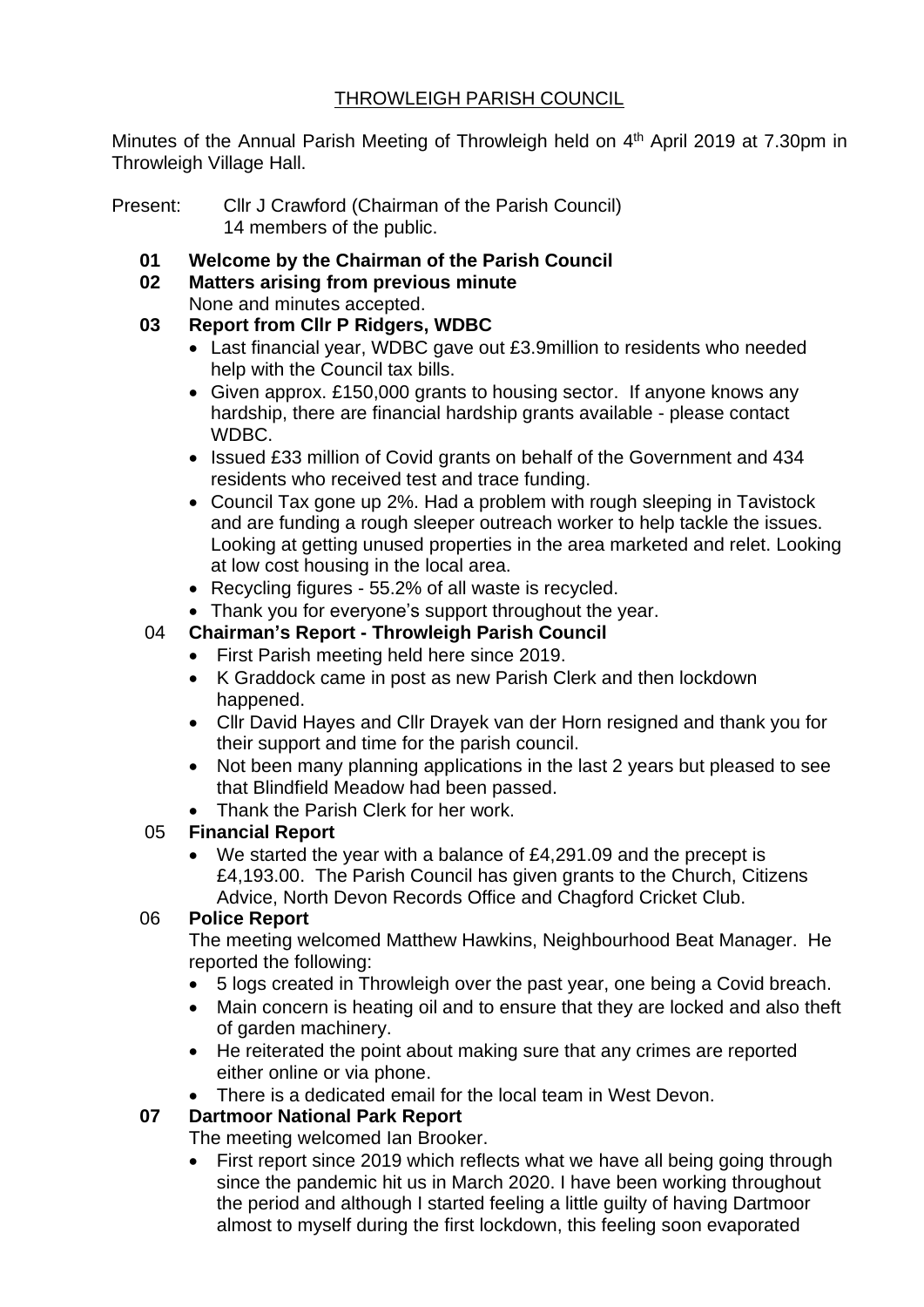when the unlocking began! I have never witnessed so many people visiting the area, and although it was nice to welcome many new visitors, we, like so many other areas in the countryside, witnessed some pretty appalling antisocial behaviour.

- I doubt if any of you didn't feel lucky to live in the area we do in comparison to those confined to urban centres or in a towering block of flats but we were met by some incredibly selfish attitudes with some people seeming hell bent on destroying the places they came to visit. Throwleigh didn't witness too much of this thank goodness with perhaps Payne's Bridge/Shilley Pool taking the brunt of the increase. Luckily last summer didn't see the same levels and I am sure things will ease again now that travel abroad is back on the agenda but I don't believe we will ever return to normal levels again.
- The National Park Authority has taken advantage of Green Recovery Fund which has given us short term funding to increase staff on the ground including three Engagement Rangers, one of whom has been specifically involved in promoting and setting up a programme for our Junior and Youth Rangers. Some of these got involved with the project we started last year to help control the bracken on the archaeological site near Shilstone Tor. This is a huge project linking with the local commoners to enhance this important archaeological area and you will see work start here again in May this year.
- Surprisingly, given the immense benefits of open spaces to people, our NP Grant was only received on April 1<sup>st</sup> and is a flat cash settlement, the same as in the previous three years, so overall we have seen a 50% cut in funding since 2010!
- We are being expected to deliver on a number of initiatives based on the Glover Review including Nature and Climate and People and Place but we are also awaiting a landscape strategy and outcomes framework which will highlight the key outcomes that government would like to see protected landscapes contribute towards.
- There appears to be a growing gap between Government expectations and the reality of what we can deliver with ever decreasing resources. Incidentally Scottish NPs received a 5% increase in core funding whilst the Welsh NPs saw and increase of 10%!
- Despite all this a great deal has been happening on the ground including the project already mentioned near Shilstone Tor.
- As many of you know Bob Haworth my VW left the area but it was really pleasing to see Jim Matthews coming forward as his replacement and he has already been active in the area working specifically on the rights of way network and with dealing with occasional problem visitors. A massive thanks to him for his continuing commitment to his role.
- It looks like we have successfully tackled the Japanese Knotweed outbreak at Waye Down and we have started to take on the Himalayan Balsam problem in the same area, but it needs further attention. Anyone willing to help 'pull' the offending plant would be welcome to join in to help reduce this invasive plant from taking over the area. We have also cut the main path running parallel to the road to improve access and my thanks to Mike Date for offering his service, voluntarily, to do this.
- Of greater worry was the report last year of the large outbreak of Skunk Cabbage in The Coombe owned by James Lowe. After reporting it to him, several volunteers braved the rather soggy conditions to remove over 600 flower heads to at least stop the problem getting any worse. A full survey has now been carried out showing that the spread is quite significant and the originally source has probably been located at Gorsemoor House where it was planted in the pond over 40 years ago! DNPA has no jurisdiction to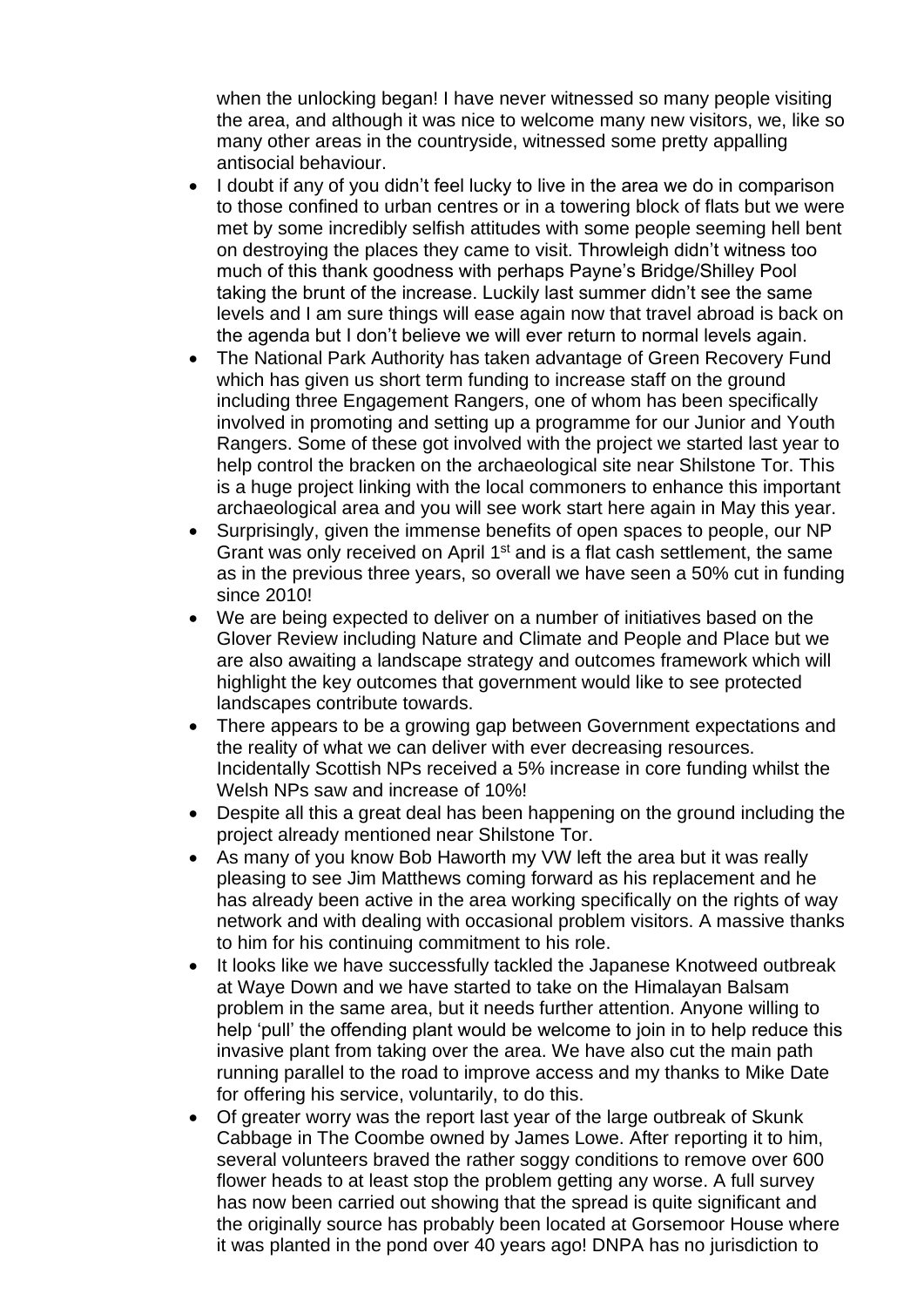force the landowner to do anything about it, but we are hoping that Mr Lowe will tackle this problem as soon as possible.

#### **08 Devon County Councillor - James McInnes**

- As I write this report, Covid 19 infection in Devon is very high. We are seeing unpresented demand for Children's and Adult Services. This is putting tremendous pressure on services and staff are still in emergency response mode. Living with Covid is the way forward, it is not going away.
- **Proud to Care -** Across Devon, Adult Social Care has over 2000 vacancies and we are working hard to encourage carers to return and welcome new carers, through the Proud to Care Program. Proud to Care Devon is calling for people who are interested to complete a quick online form a[t](http://www.proudtocaredevon.org.uk/) [www.proudtocaredevon.org.uk/findyourcalling.](http://www.proudtocaredevon.org.uk/) Applicants will get a call back and the offer of free one-to-one telephone support, providing careers advice and information about jobs and training in care and health.
- Furthermore, thanks to the European Social Fund, there are free and flexible courses to support people to find the right role, or to take a step up, in health and social care. The courses are being offered by partners across Devon including Learn Devon, City College Plymouth, South Devon College, Exeter College and Petroc.
- **Vaccination -** The vaccination program has been very successful which has allowed us to live a more normal life.
- How many of us work has changed for ever, with a combination of working from home and going to our place of employment.
- We must also remember that over the last two years many residents have continued to work on the front line, in our Businesses, and Public Services as well as those in Social Care and the NHS.
- **Budget -** Putting together the County Council budget for 2022/23 has been the most difficult in living memory, more difficult than the period of austerity.
- The DCC portion of the Council Tax will rise by 2.99%, including 1% additional funding for Adult Social Care. We have taken the unprecedented step of using £23 million form reserves to support the budget. That rainy day has arrived, and we need to support the most vulnerable children and adults as best we can with the resources available. The Budget for 2022/23 is £629.362 million.
- Below is a table with the high-level detail of DCC net budget:

|                                              | 2021/22<br>Adjusted | Budget * Pressures | Inflation Savings &<br>& additional 2022/23<br>Income | <b>Budget</b> | Net change |               |
|----------------------------------------------|---------------------|--------------------|-------------------------------------------------------|---------------|------------|---------------|
|                                              | £000                | £000               | £000                                                  | £000          | £000       | $\frac{0}{0}$ |
| Adult Care & Health                          | 283,294             | 47,875             | (18,241)                                              | 312,928       | 29,634     | 10.5%         |
| Children's Services                          | 159,036             | 28,787             | (11,675)                                              | 176,148       | 17,112     | 10.8%         |
| Community Health, Environment & Prosperity   | 40,280              | 3,809              | (2,846)                                               | 41,243        | 963        | 2.4%          |
| Corporate Services                           | 40,937              | 3,612              | (2,830)                                               | 41,719        | 782        | 1.9%          |
| Highways, Infrastructure Development & Waste | 57,124              | 3,349              | (3, 149)                                              | 57,324        | 200        | 0.4%          |
|                                              | 580,671             | 87.432             | (38, 741)                                             | 629.362       | 48.691     | 8.4%          |

\* Adjusted for permanent virements

• This is a challenging budget with high savings targets to achieve. We are grateful to the NHS in Devon for the one year only funding of £10 million to support Adult Social Care.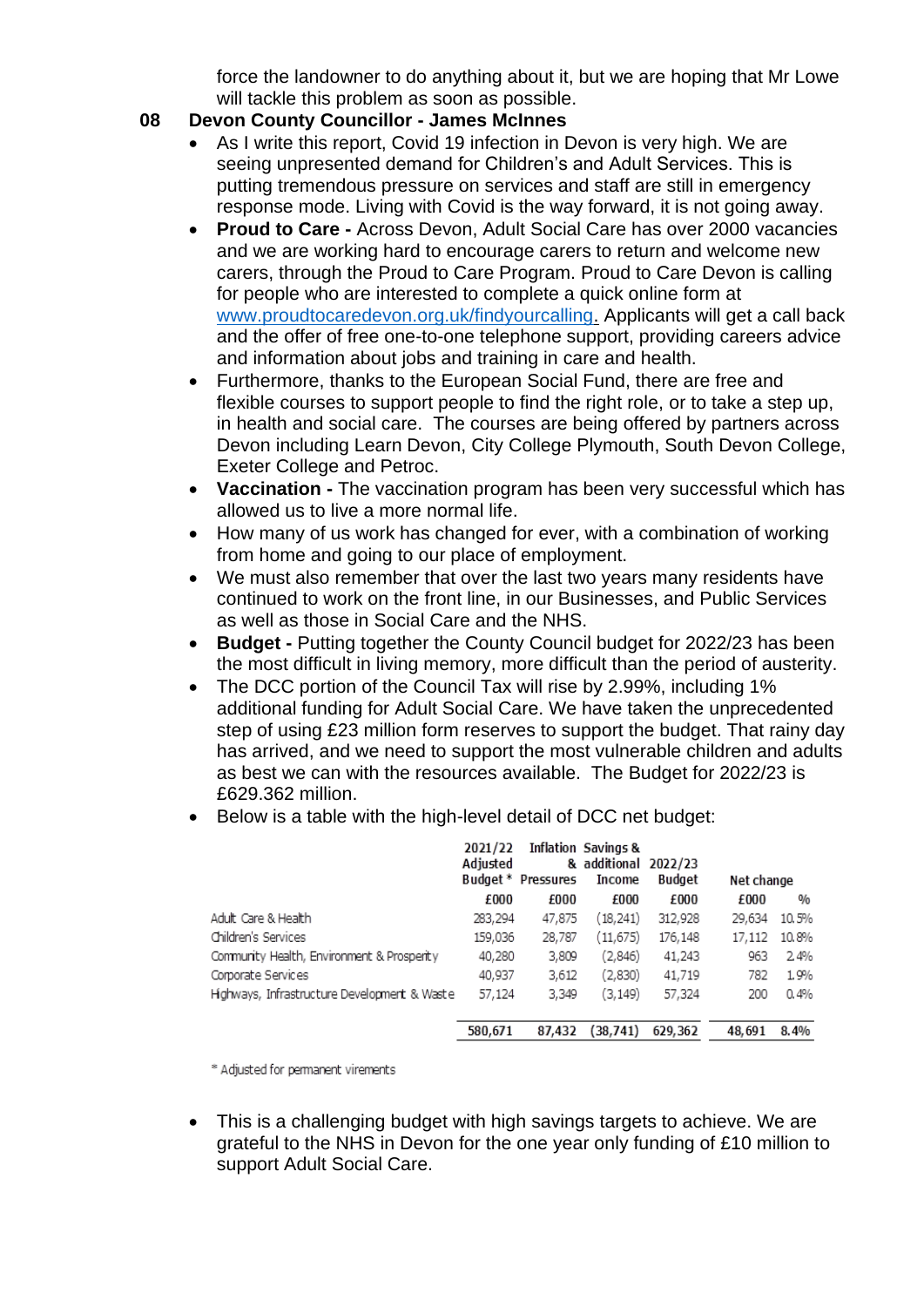- **Devolution Deal -** Working closely with Devon Districts, Plymouth and Torbay, the partnership has put proposals to Government for a Devolution Deal. This is not a change to Local government structures in Devon. We are asking for powers to be able to work closer together in the eight areas below, to speed up the recovery from the pandemic.
- **What do we want?** Partner authorities, working closely with stakeholders have identified eight initial areas to focus on in negotiations with Government:
	- **Housing**, more affordable housing for key workers and local families and drive economic growth.
	- **Skills, Employment and Education**, better support for young people and adults to learn and gain the skills that the economy needs.
	- **Transport and Infrastructure**, tackling gaps in our public transport, and improving our broader transport, energy and digital infrastructure, supporting the area to thrive
	- **Economic Development, Business Support and Innovation,** working with the business community to ensure that they have the support they need to drive economic growth.
	- **Health and Care**, working together to better align national funding to support the health and care needs of Devon, Plymouth, and Torbay's residents.
	- **Climate Change**, working together and aligning national funding and activity to accelerate our progress towards net zero
	- **Regeneration and Place**, securing the funding and flexibilities we need to accelerate levelling up, and ensuring that every community can meet its potential.
	- **Governance**, securing a governance approach for the Devolution Deal that builds on our existing strong approach to collaboration and partnership working.
- **Devon Climate Emergency -** All through the pandemic Devon County Council and partners have continued to work on the Devon Climate Emergency follow this link for the latest information: [https://www.devonclimateemergency.org.uk/response-to-devon-climate](https://www.devonclimateemergency.org.uk/response-to-devon-climate-assembly/)[assembly/](https://www.devonclimateemergency.org.uk/response-to-devon-climate-assembly/) We have held a citizen's assembly and there is a consultation till the 14<sup>th</sup> of April 2022, for you to take part in.
- **Highways -** We have had a mild winter/spring so far. The best way to report any highway issues is online at this link: [www.devon.gov.uk/roadsandtransport/report-a-problem/](http://www.devon.gov.uk/roadsandtransport/report-a-problem/) A new Neighbourhood Highways Officer has been appointed, Josh Scillitoe.
- **Ukraine** The Council is stepping up its response, alongside key partners, to the **Homes for Ukraine** scheme. This went 'live' on the 25th of March, enabling local *sponsors* to match with *guests* from Ukraine. This initial phase of the scheme is designed to supplement the **Ukraine Family Visa**  for people in the UK to now support friends and colleagues. In addition, we have seen matches of guests and sponsors, often through third-party organisations supporting those fleeing the conflict. We are now seeing several hundred people in Devon being matched and, following permission to travel, we will start to see those families arrive in Devon.
- At a later point, the government will extend the scheme in order for local charities, organisations and businesses to sponsor families directly, potentially in larger groups. This may be a further opportunity for local VCSE partners to engage and support.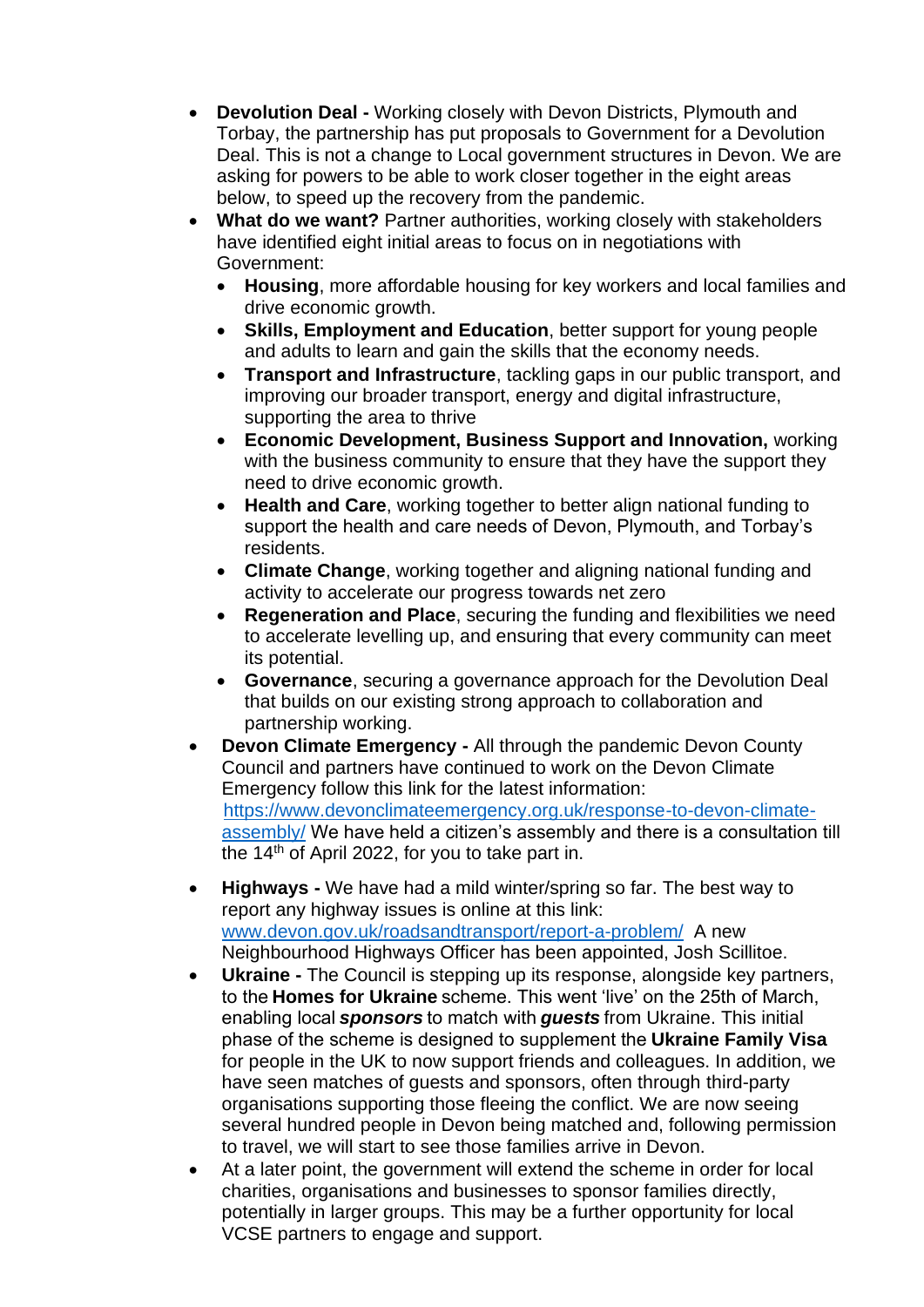- The key initial role for Local Government, as outlined in Government guidance, is to develop processes to i) conduct a DBS check for all adults within the sponsor family; ii) assess the sponsor's accommodation; and iii) to assess any key safeguarding risks arising in each match. We are awaiting further guidance from Government around the specific nature of each assessment.
- As you will appreciate this is a significant undertaking, across local councils in partnership, but we have already made good progress in devising routes to meet these requirements safely and at pace.
- The situation is evolving rapidly, with updated guidance coming through from government daily. All Team Devon partners are working together to develop a rapid response.
- In addition, we will have a range of other logistical challenges regarding the co-ordination of wellbeing and wrap-around support and funding for each guest (and sponsor) and are in active dialogue with local councils, VCSE partners, health, DWP and schools. We are also mindful of the significant risks and issues, including the potential future break up of arrangements between guests/sponsors, and with it the need to find emergency accommodation solutions. We are working through related contingencies.
- You will be well aware of a huge groundswell of positive local support and goodwill and we will want to ensure that this can be utilised by guests, sponsors and partners in a safe way and where appropriate to give guests consistent opportunities to settle and feel welcome. In the coming days we will work with partners to map out an approach in which sponsors, guests, communities and organisations can access responses particularly to sign post to key support and services.
- The Council's website is being updated with the latest information and provides wider background and links[. Devon stands with Ukraine -](https://eur02.safelinks.protection.outlook.com/?url=https%3A%2F%2Fwww.devon.gov.uk%2Fukraine%2F&data=04%7C01%7Cjames.mcinnes%40devon.gov.uk%7C52c6cf4d6081488b5d4208da0cbaab37%7C8da13783cb68443fbb4b997f77fd5bfb%7C0%7C0%7C637836293131990039%7CUnknown%7CTWFpbGZsb3d8eyJWIjoiMC4wLjAwMDAiLCJQIjoiV2luMzIiLCJBTiI6Ik1haWwiLCJXVCI6Mn0%3D%7C3000&sdata=glF0jIQ3oIBnS0OPw%2Bbult7ZJOJkKGUoUbBxgrbUn7U%3D&reserved=0) Devon [County Council](https://eur02.safelinks.protection.outlook.com/?url=https%3A%2F%2Fwww.devon.gov.uk%2Fukraine%2F&data=04%7C01%7Cjames.mcinnes%40devon.gov.uk%7C52c6cf4d6081488b5d4208da0cbaab37%7C8da13783cb68443fbb4b997f77fd5bfb%7C0%7C0%7C637836293131990039%7CUnknown%7CTWFpbGZsb3d8eyJWIjoiMC4wLjAwMDAiLCJQIjoiV2luMzIiLCJBTiI6Ik1haWwiLCJXVCI6Mn0%3D%7C3000&sdata=glF0jIQ3oIBnS0OPw%2Bbult7ZJOJkKGUoUbBxgrbUn7U%3D&reserved=0)
- **Locality Budget -** I have supported many Locality Budget applications in the last year, not a lot of money, but it can make a difference having the support of the Local Member through the Locality Budget, when applying for other grants. Link: [https://www.devon.gov.uk/democracy/councillors](https://www.devon.gov.uk/democracy/councillors-nav/locality-budgets/)[nav/locality-budgets/](https://www.devon.gov.uk/democracy/councillors-nav/locality-budgets/)

# **09 Throwleigh Village Hall report**

- Covid has restricted activities.
- Quite a large turnover of the population so decided to have a meet your village party.
- Fete is a big success.
- Whilst the Hall has been less used, it has been redecorated.
- People are beginning to start to want to meet again.
- Plant sale is on 21<sup>st</sup> May 2022.

# **10 Throwleigh Archive Report**

- Met several times throughout the year. New chairman now in place.
- Put various exhibitions on in Village Hall and Providence Chapel.
- There is now a design for a Jubilee Mug to be distributed.

# **11 Providence School Charity Report**

- Small grants of £250.00 are awarded for certain activities for local young people.
- Covid restrictions enabled a different type of request such as distant learning tools but now gone back to more traditional grants such as coaching for a cricketer and tools for a college student.
- Currently £152,000 in investments and approx. £1,000 in current account.